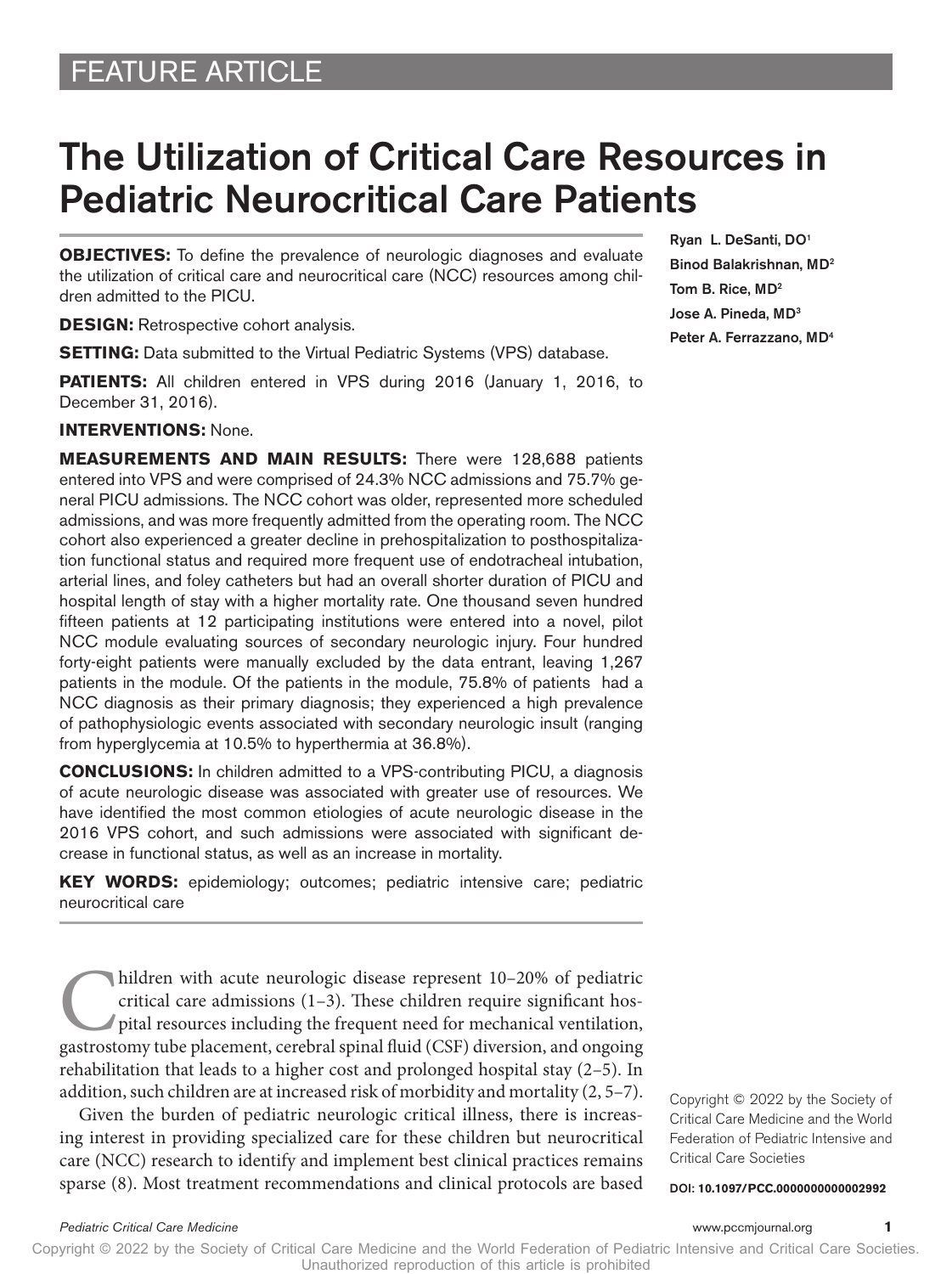# **RESEARCH IN CONTEXT**

- Children with neurologic disease represent a large proportion of pediatric critical care admissions.
- Given the burden of pediatric neurologic critical illness, there is increasing interest in providing specialized care but benchmarking and research identifying best clinical practices remain sparse.
- Little is known about neurocritical care (NCC) clinical practice across institutions that care for these patients.

on level II evidence or expert consensus (8–13). Since little is known about the practice of critical care for children with primary neurologic disease, we aimed to use a large multi-institutional PICU database (Virtual Pediatric Systems [VPS]) to better define the prevalence of neurologic diagnoses and the utilization of critical care and NCC resources among children admitted to the PICU to help inform research, quality improvement and process improvement (QI/PI) priorities. As a secondary aim, we analyzed data from a pilot NCC module (NCC[m]) built within the VPS database during the study period to capture higher granularity patient data, including high-risk physiologic derangements associated with secondary neurologic injury.

#### **METHODS**

In this retrospective cohort analysis, we analyzed data submitted to VPS during 2016 (patient discharge date January 1, 2016, to December 31, 2016). VPS is an online database that uses standardized clinical definitions, data quality control, and data analysis through the collection of prospective observational data of PICU admissions from 135 hospitals (123 hospitals during the study period) (14). Data validation is performed by both individual sites and VPS with an interrater reliability of greater than 95% (14).

#### Study Comparisons

Patients were grouped into a general PICU cohort and a NCC cohort using the institution supplied primary diagnosis (**Supplemental Table 1**, [http://links.lww.](http://links.lww.com/PCC/C94) [com/PCC/C94](http://links.lww.com/PCC/C94)). Data used for our assessment included: patient demographics at admission and discharge, as well as critical care and NCC resource utilization. General critical care resources included: mechanical ventilation (invasive and noninvasive); establishment of an invasive feeding tube; use of a foley catheter, arterial line, central venous line (including peripherally inserted central catheters), and extracorporeal therapies (renal replacement, plasmapheresis, and extracorporeal membrane oxygenation); and need for cardiopulmonary resuscitation. NCC resources included: seizure monitoring (one time electroencephalogram, continuous electroencephalogram, and seizure mapping); imaging (CT and MRI) (body part imaged is not differentiated within VPS); neuroprotective therapies (therapeutic hypothermia and pentobarbital coma); intracranial pressure (ICP) monitoring; and neurosurgical interventions (CSF sampling, CSF diversion, intrathecal device placement, and relevant operating room [OR] procedures including endovascular procedures).

Secondary diagnoses included all nonprimary diagnoses (most frequent are reported). Preadmission and discharge functional status were quantified using the Pediatric Overall Performance Category (POPC) and Pediatric Cerebral Performance Category (15). Both are optional data fields in VPS and are reported only for patients with documented scores. Illness severity was assessed using both Pediatric Index of Mortality-3 (PIM-3) and Pediatric Risk of Mortality-3 (PRISM-3) (16, 17). PIM-3 is a mandatory data field, while PRISM-3 is optional (units that collect optional data fields collect that data for all patients) and are reported only for patients with collected data. PICU length of stay (LOS) was determined from the reported physical LOS (collected in hours and converted to days for reporting) and mortality from the hospital outcome. Standardized mortality rate and LOS were determined by taking the actual mortality rate or LOS and dividing by the PIM-3 and/or PRISM-3 predicted mortality or LOS, respectively.

Neurologic diagnoses were grouped into nine categories—traumatic brain injury (TBI), seizure/status epilepticus, infectious, ischemic encephalopathy, vascular/stroke, oncologic, inflammatory/neuromuscular, neurosurgical, and other neurologic disorders (Supplemental Table 1, [http://links.lww.com/PCC/](http://links.lww.com/PCC/C94)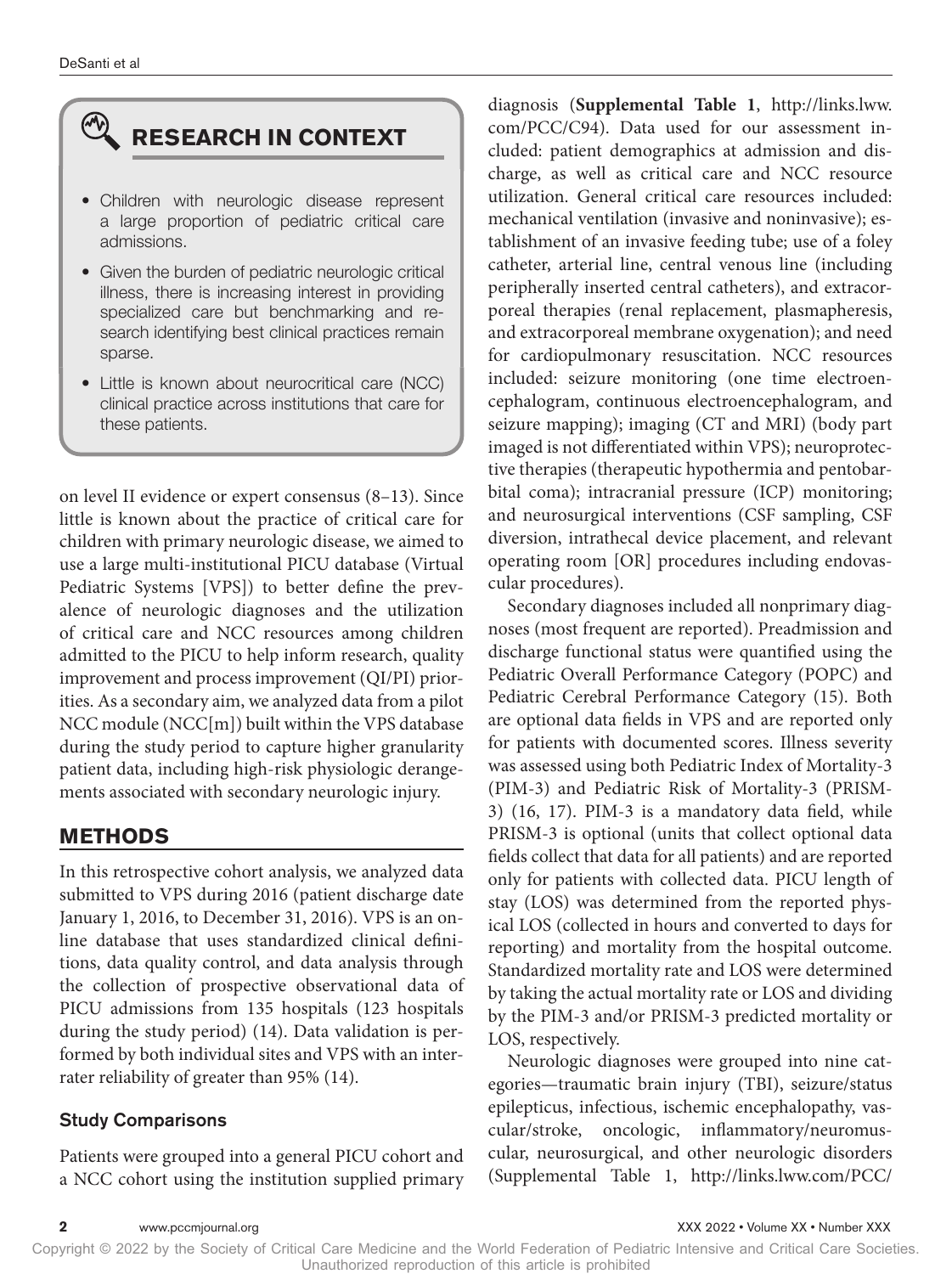[C94](http://links.lww.com/PCC/C94)). Remote neurologic injury; neurologic injury sustained during the hospitalization; and neurologic diseases or injury not considered the primary cause of admission were not included in this portion of the study. Subanalysis was completed separately evaluating unscheduled and scheduled admissions as these may have different risk profiles and hospital needs.

#### **Outcomes**

The prevalence of primary neurologic diagnoses, admission characteristics, and discharge characteristics were the primary study outcomes. Secondary outcomes included the utilization of critical care and NCC resources, and the frequency of physiologic derangements associated with secondary neurologic injury among patients in the NCC module.

#### NCC Module

The NCC module was a voluntary research module within VPS that was piloted during 2016, our period of retrospective study (14). The module was developed to provide actionable, comparative data for the purposes of identifying best practices and benchmarking to advance the quality of services provided to critically ill children with acute neurologic disorders and injuries, and focused on collection of data markers of conditions associated with secondary neurologic injury (14). Twelve sites participated, comprising 14 unique PICUs (two sites had more than one PICU), with data analyzed separately as a convenience sample. Patients admitted with a primary or nonprimary neurologic diagnosis, defined by one of 65 predefined NCC diagnoses (Supplemental Table 1, [http://links.lww.com/PCC/](http://links.lww.com/PCC/C94) [C94](http://links.lww.com/PCC/C94)) were eligible for inclusion in the module, which automatically opened when a patient had a discharge date January 1, 2016, to December 31, 2016, and a diagnosis from the inclusion list. NCC patients in the module are differentiated from patients in the entire VPS cohort by designating NCC(m).

Collected module data included prehospital management (medication and fluid administration), emergency department management (medication, fluid, and blood product administration), PICU management (fluid and blood product administration), Pediatric Intensity Level of Therapy (PILOT) score, and pathophysiologic variables associated with secondary neurologic injury including the presence of hypoxia, clinical and/or electrographic

seizures, hypothermia and/or hyperthermia, hypoglycemia and/or hyperglycemia, intracranial hypertension, and low cerebral perfusion pressure (CPP). The type/ volume of fluids and blood products administered, net fluid balance, PILOT score, presence/absence of ICP monitor, lowest tissue oxygen saturation, and highest/ lowest temperature, sodium, glucose, ICP, and CPP were recorded in the module dataset. Medications administered in the PICU were not collected.

The PILOT score is a 38-point scale developed to quantify daily ICP-directed therapeutic effort in pediatric TBI with higher scores representing more intense therapy (18); PILOT scores were collected only for TBI patients and the use of individual therapies are reported (yes/no). The highest/lowest sodium and glucose are reported only for neurotrauma patients as published guidelines with recommendations for management existed at the time of module development.

#### Statistical Analysis

Descriptive statistics are presented as medians with interquartile range  $(IQR)$  or means with sp. Comparison between individual categorical variables was done using two-sample test for equality of proportions with continuity correction. The Wilcoxon rank-sum test with continuity correction was used to compare the medians and the Welch two-sample *t* test was used to compare the means of continuous variables. All *p* values were two-sided with significance set at *p* value of less than 0.05 and correction of *p* values for multiple comparisons using Bonferroni correction (α/[*n*] variables); exact  $p$  values are presented (the lowest *p* value the statistical software reports is  $< 2.2 \times 10^{-16}$ ). R Version 3.6.3 (R Foundation for Statistical Computing, Vienna, Austria) was used to analyze the data. The University of Wisconsin-Madison institutional review board (IRB) approved the study with waiver of consent given use of de-identified data (IRB 2019-1130; approved November 11, 2019); data are reported using Strengthening the Reporting of Observational Studies in Epidemiology guidelines (19).

#### **RESULTS**

There were 128,688 patients entered into VPS during 2016 and were comprised of 24.3% NCC admissions and 75.7% general PICU (non-NCC) admissions (**Supplemental Fig. 1**, <http://links.lww.com/PCC/C94>). From the 12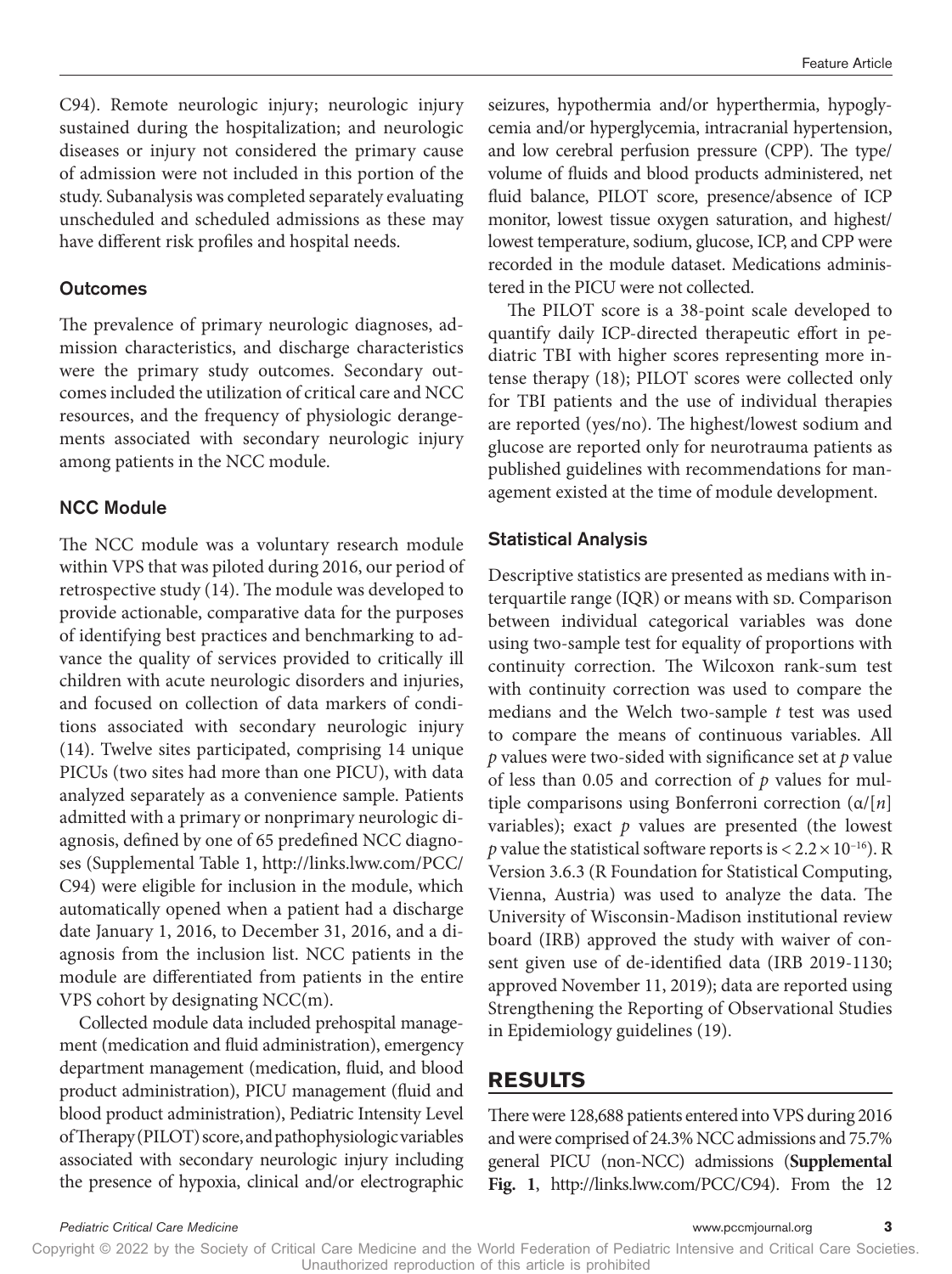NCC(m) participating sites, 1,715 patients of 5,716 (30.0%) with a NCC(m) eligible diagnosis had data entered; 448 (26.1%) were manually excluded by the site data entrant, leaving 1,267 (73.9%) patients in the module (**Supplemental Fig. 2**, [http://links.lww.com/PCC/C94\)](http://links.lww.com/PCC/C94). Among NCC(m) patients, 961 (75.8%) had a NCC diagnosis as their primary diagnosis, while 306 (24.2%) had a non-NCC diagnosis as their primary diagnosis (the NCC qualify diagnosis was a secondary diagnosis) (**Supplemental Table 2**, [http://links.lww.com/PCC/C94\)](http://links.lww.com/PCC/C94). Characteristics of module participating sites are detailed in **Supplemental Table 3** (<http://links.lww.com/PCC/C94>).

#### Entire VPS Dataset

The admission diagnoses of all children entered into VPS and of children with a primary NCC admission diagnosis are shown (**Supplemental Table 4**, [http://links.](http://links.lww.com/PCC/C94) [lww.com/PCC/C94](http://links.lww.com/PCC/C94)). Respiratory diseases (30.8%), neurologic diseases (24.3%), cardiovascular diseases (10.7%), and injuries/poisonings (7.3%) were the most common admission diagnoses among all patients, while seizure disorders (24.0%), TBI (15.9%), neurosurgical disorders (13.7%), and spinal cord anomalies (10.6%) were the most common NCC admission diagnoses. Admission and discharge characteristics of the two groups are shown in **Table 1** (additional characteristics in **Supplemental Table 5**, [http://links.lww.com/](http://links.lww.com/PCC/C94) [PCC/C94](http://links.lww.com/PCC/C94)). A primary neurologic diagnosis was associated with being older (52.5% vs  $43.3\% \geq 6$  yr old; difference, 9.2%; 95% CI, 8.50–9.78%; *p* < 2.2×10–16), having a scheduled PICU admission (33.1% vs 21.2%; difference, 11.9%; 95% CI, 11.3–12.5%; *p* < 2.2×10–16), and being more frequently admitted from the OR or postanesthesia care unit (37.5% vs 23.4%; difference, 14.2%; 95% CI, 13.5–14.8%;  $p < 2.2 \times 10^{-16}$ ). They also had a shorter PICU and hospital LOS while exhibiting worse functional outcomes (mean discharge POPC change from baseline,  $-0.39$  [sp, 1.01] vs  $-0.17$  [sp, 0.63]), difference 0.22 (95% CI, 0.20–0.24; *p* < 2.2×10–16); increase to greater than moderate disability (4.5% vs 1.0%; difference, 3.5%; 95% CI, 3.1–4.0%; *p* < 2.2×10–16) and higher mortality (4.1% vs 2.6%; difference, 1.5% (95% CI, 1.2–1.7%;  $p < 2.2 \times 10^{-16}$ ); and PIM-3 standardized mortality rate 5.94 (IQR, 4.10–27.33 vs 3.66 [IQR], 2.18–10.83;  $p < 2.2 \times 10^{-16}$ ). Utilization of critical care and NCC resources in the cohorts is shown in **Table 2**.

Patients with a primary neurologic diagnosis were more likely to undergo endotracheal intubation

(28.5% vs 25.8%; difference, 2.6%; 95% CI, 2.1–3.3%;  $p < 2.2 \times 10^{-16}$ ), arterial line placement (36.4% vs 21.1%; difference, 15.3%; 95% CI, 14.7–15.9%; *p* < 2.2×10–16), and foley catheter placement (51.8% vs 32.0%; difference, 19.8%; 95% CI, 19.0–20.5%; *p* < 2.2×10–16) but less likely to have a central venous line placed (25.9% vs 36.0%; difference, 10.2%; 95% CI, 9.6–10.7%; *p* <  $2.2 \times 10^{-16}$ ). Patients with a primary neurologic disorder also underwent more CT (60.6% vs 15.1%; difference, 45.5%; 95% CI, 44.2–46.8%; *p* < 2.2×10–16) and MRI (49.4% vs 7.0%; difference, 42.3%; 95% CI, 41.1–43.6%; *p* < 2.2×10–16) imaging (Table 2). Results of subgroup analysis separating unscheduled admissions from scheduled admissions were no different; however, unscheduled admissions exhibited higher resource utilization, morbidity, and mortality than scheduled admissions (**Table 3**; and **Supplemental Table 6**,<http://links.lww.com/PCC/C94>).

#### Neurocritical Care Module

Seizure disorders (52.0%), TBI (17.4%), neurosurgical disorders (15.7%), and ischemic encephalopathy (12.8%) were the most common primary diagnoses of patients entered in the NCC(m) (**Table 4**). The admission diagnoses included these and also respiratory tract diseases (5.4%) and sepsis (3.0%) (Supplemental Table 2, <http://links.lww.com/PCC/C94>). Of the 1,267 patients entered in the module, 1,261 had data identifying physiologic derangements associated with secondary neurologic injury (**Table 5**). Events associated with secondary neurologic injury were common and ranged from hyperglycemia (glucose > 200mg/ dL) occurring in 10.5% of patients with neurotrauma to hyperthermia (temperature > 38°C) occurring in 38.6% of patients without neurotrauma. Among patients with an ICP monitor (3.2%), intracranial hypertension (ICP  $> 20$  mm Hg) or low CPP ( $< 40$  mm Hg) occurred commonly (69.2% and 52.0%, respectively). PILOT score data, fluid and blood product administration are presented (**Supplemental Tables 7** and **8**, <http://links.lww.com/PCC/C94>). Given the low rate of eligible patients entered in the module (30%), we compared patients entered into the module with patients who were eligible (based on their diagnoses) but not entered (**Supplemental Table 9**, [http://links.](http://links.lww.com/PCC/C94) [lww.com/PCC/C94\)](http://links.lww.com/PCC/C94) and found a clinically insignificant difference in PICU LOS and hospital LOS and similar mortality.

**4** www.pccmjournal.org XXX 2022 • Volume XX • Number XXX

Copyright © 2022 by the Society of Critical Care Medicine and the World Federation of Pediatric Intensive and Critical Care Societies. Unauthorized reproduction of this article is prohibited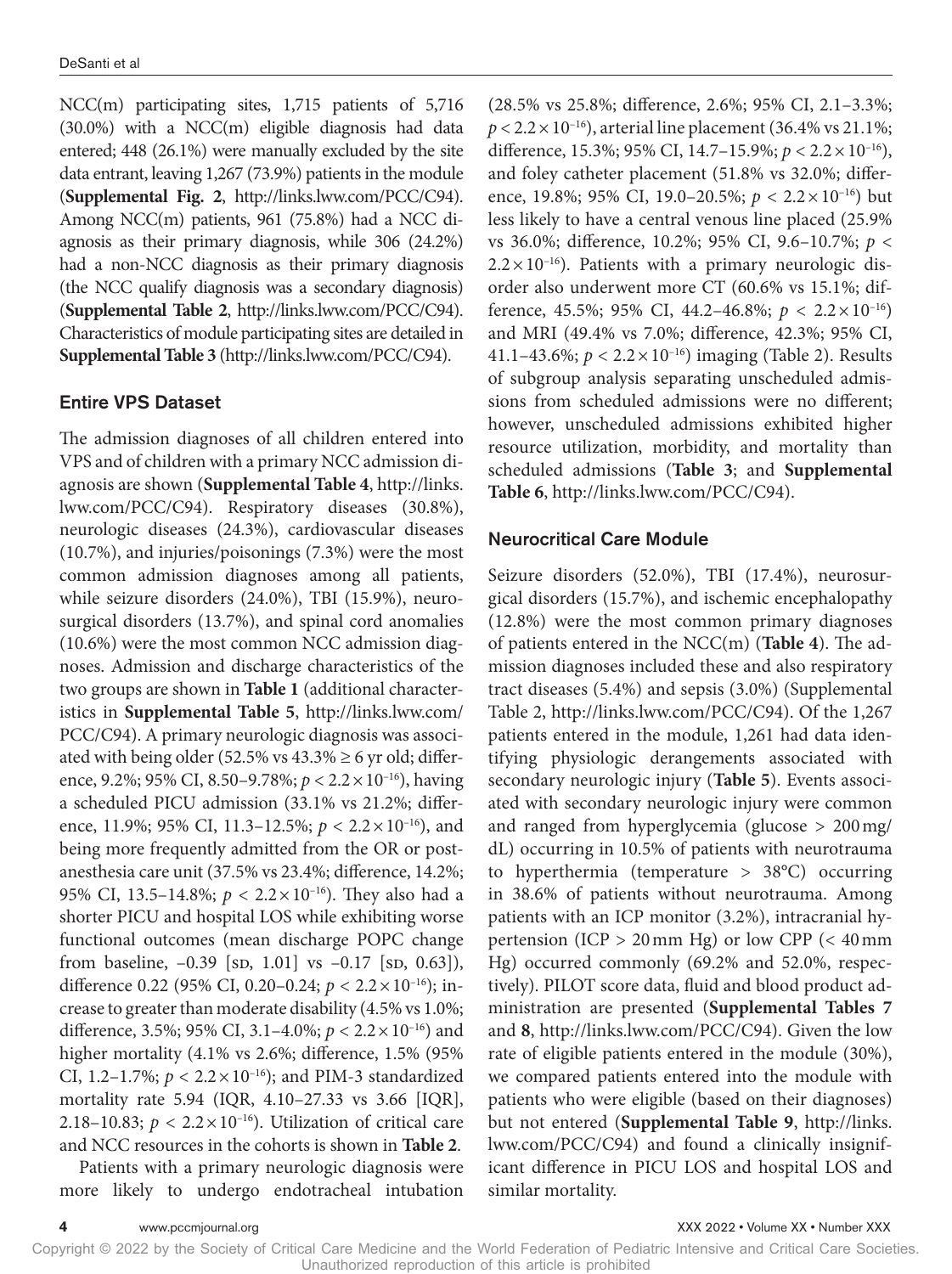#### **TABLE 1.**

#### Admission and Discharge Characteristics of the PICU and Neurocritical Care Cohorts in the Virtual Pediatric Systems 2016 Database

|                                                                  | <b>PICU Cohort,</b>  | <b>Neurocritical</b><br><b>Care Cohort,</b> |                                       |
|------------------------------------------------------------------|----------------------|---------------------------------------------|---------------------------------------|
| <b>Study Variables</b>                                           | $n = 97,462$         | $n = 31,226$                                | $p^a$                                 |
| Admission characteristics                                        |                      |                                             |                                       |
| Sex, n (%) <sup>b</sup>                                          |                      |                                             |                                       |
| Male                                                             | 53,609 (55.0)        | 17,264 (55.3)                               | 0.3865                                |
| Age, $n$ (%)                                                     |                      |                                             |                                       |
| $<$ 1 mo                                                         | 4,289(4.4)           | 476 (1.5)                                   | $< 2.2 \times 10^{-16}$               |
| $1-24$ mo                                                        | 32,218 (33.1)        | 8,147 (26.1)                                | $< 2.2 \times 10^{-16}$               |
| $2-5$ yr                                                         | 18,743 (19.2)        | 6,223 (19.9)                                | 0.006902                              |
| $6 - 11$ yr                                                      | 16,275 (16.7)        | 6,641 (21.3)                                | $< 2.2 \times 10^{-16}$               |
| $12 - 18$ yr                                                     | 21,922 (22.5)        | 8,530 (27.3)                                | $< 2.2 \times 10^{-16}$               |
| $>18$ yr                                                         | 4,015(4.1)           | 1,209(3.9)                                  | 0.05558                               |
| Scheduled admission, n (%)                                       |                      |                                             |                                       |
| Yes                                                              | 20,621 (21.2)        | 10,322 (33.1)                               | $< 2.2 \times 10^{-16}$               |
| No                                                               | 76,841 (78.8)        | 20,904 (66.9)                               | $< 2.2 \times 10^{-16}$               |
| Patient origin, n (%) <sup>b</sup>                               |                      |                                             |                                       |
| <b>ED</b>                                                        | 33,131 (34.0)        | 10,239 (32.8)                               | $9.25 \times 10^{-5}$                 |
| Floor                                                            | 17,434 (17.9)        | 2,851(9.1)                                  | $< 2.2 \times 10^{-16}$               |
| Operating room/post-anesthesia care unit                         | 22,796 (23.4)        | 11,723 (37.5)                               | $< 2.2 \times 10^{-16}$               |
| Outside hospital ED                                              | 16,530 (17.0)        | 4,920 (15.8)                                | $7.02 \times 10^{-7}$                 |
| Home/outpatient facility                                         | 2,978(3.1)           | 574(1.8)                                    | $< 2.2 \times 10^{-16}$               |
| Discharge characteristics                                        |                      |                                             |                                       |
| PICU LOS, d, median (IQR)                                        | 1.79 (0.93-3.97)     | $1.41(0.89 - 2.94)$                         | $< 2.2 \times 10^{-16}$               |
| Standardized LOS ratio <sup>e</sup> , median (IQR)               | $0.65(0.36 - 1.25)$  | $0.71(0.40 - 1.43)$                         | $< 2.2 \times 10^{-16}$               |
| Hospital LOS, d, median (IQR)                                    | 4.41 (2.09-10.58)    | $4.00(2.09 - 8.66)$                         | $<$ 2.2 $\times$ 10 <sup>-16</sup>    |
| Mortality, n (%) <sup>d</sup>                                    | 2,508/96,067 (2.6)   | 1,259/31,002 (4.1)                          | $< 2.2 \times 10^{-16}$               |
| Death by neurologic criteria, n (%) <sup>c,d</sup>               | 174/919 (18.9)       | 439/734 (59.8)                              | $\leq$ 2.2 $\times$ 10 <sup>-16</sup> |
| Withdrawal of support, $n$ (%) <sup>c,d</sup>                    | 871/1,370 (63.6)     | 478/579 (82.6)                              | $\leq$ 2.2 $\times$ 10 <sup>-16</sup> |
| Pediatric Index of Mortality-3 SMR, median<br>(IOR) <sup>e</sup> | $3.66(2.18 - 10.83)$ | $5.94(4.10 - 27.33)$                        | $< 2.2 \times 10^{-16}$               |
| Pediatric Risk of Mortality-3 SMR, median<br>$(IOR)^{c,e}$       | $5.73(3.02 - 8.78)$  | 13.85 (6.53-22.00)                          | $< 2.2 \times 10^{-16}$               |
| PICU disposition, $n$ (%) <sup>b</sup>                           |                      |                                             |                                       |
| Floor/another unit in the hospital                               | 70,825 (72.7)        | 23,021 (73.7)                               | 0.0003649                             |
| Home                                                             | 21,815 (22.4)        | 6,429 (20.6)                                | $2.75 \times 10^{-11}$                |
| Care facility                                                    | 1,610(1.7)           | 296 (0.9)                                   | $< 2.2 \times 10^{-16}$               |

ED = emergency department, IQR = interquartile range, LOS = length of stay, SMR = standardized mortality ratio.

a Corrected *p* < 0.0021 statistically significant (bold) after adjustment for multiple comparisons.

b Other/unspecified in Supplemental Table 5 ([http://links.lww.com/PCC/C94\)](http://links.lww.com/PCC/C94).

c Optional Virtual Pediatric Systems data field (units that collect these data category collect it for all patients).

d Number of patients collected is not equal to the entire cohort, reported as: number with outcome/number with outcome recorded (%) (the outcome reported for "death by neurologic criteria" and "withdrawal of support" is mortality; categories are not mutually exclusive and reflect the percentage of deaths in subjects with this additional information provided).

e Calculated as: observed LOS or mortality/predicted LOS or mortality.

#### *Pediatric Critical Care Medicine* www.pccmjournal.org **5**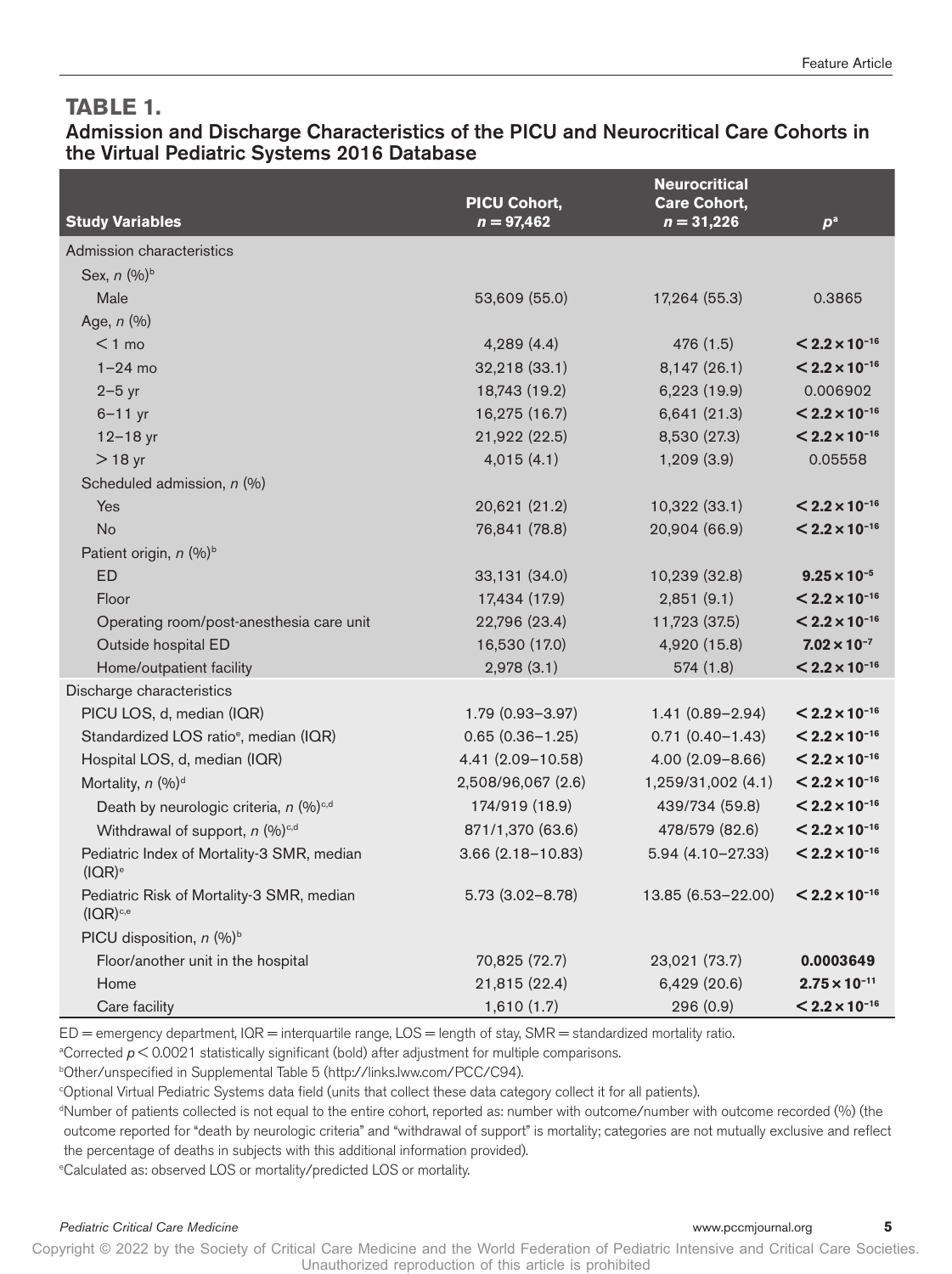#### **TABLE 2.**

#### Critical Care Resources Used by the PICU and Neurocritical Care Cohorts in the Virtual Pediatric Systems 2016 Database

|                                                                                        |                      | <b>Neurocritical Care</b> |                         |
|----------------------------------------------------------------------------------------|----------------------|---------------------------|-------------------------|
| <b>Study Variables</b>                                                                 | <b>PICU Cohort</b>   | <b>Cohort</b>             | $p^a$                   |
| General critical care resources                                                        |                      |                           |                         |
| Mechanical ventilation                                                                 |                      |                           |                         |
| Noninvasive (high-flow nasal cannula, continuous                                       | 38,883/72,173 (53.9) | 3,324/22,841 (14.6)       | $< 2.2 \times 10^{-16}$ |
| positive airway pressure, bilevel positive airway pressure                             |                      |                           |                         |
| ventilation) <sup>b,c</sup> , $n$ (%)                                                  |                      |                           |                         |
| Endotracheal intubation, n (%)                                                         | 25,158/97,462 (25.8) | 8,899/31,226 (28.5)       | $< 2.2 \times 10^{-16}$ |
| Invasive mechanical ventilation, $n$ (%)                                               | 31,360/97,462 (32.2) | 9,536/31,226 (30.5)       | $6.56 \times 10^{-8}$   |
| Ventilator days, median (IQR)                                                          | $2.16(0.70 - 5.81)$  | $1.13(0.39 - 3.81)$       | $< 2.2 \times 10^{-16}$ |
| New tracheostomyb,c, n (%)                                                             | 670/44,747 (1.5)     | 174/14,854 (1.2)          | 0.004069                |
| Feeding tube, n (%)                                                                    |                      |                           |                         |
| New gastrostomy tubeb,c                                                                | 600/46,636 (1.3)     | 130/15,082 (0.9)          | $3.33 \times 10^{-5}$   |
| New jejunostomy tubeb,c                                                                | 91/46,636 (0.2)      | 3/15,082(0.0)             | $2.91 \times 10^{-6}$   |
| Foley catheterb,c, $n$ (%)                                                             | 20,306/63,417 (32.0) | 10,872/20,997 (51.8)      | $< 2.2 \times 10^{-16}$ |
| Foley catheter days, median (IQR)                                                      | 1.42 (0.79-3.02)     | $0.96(0.65 - 1.97)$       | $< 2.2 \times 10^{-16}$ |
| Arterial line, n (%)                                                                   | 20,600/97,462 (21.1) | 11,376/31,226 (36.4)      | $< 2.2 \times 10^{-16}$ |
| Arterial line days, median (IQR)                                                       | $2.01(0.92 - 5.05)$  | $0.89(0.69 - 1.94)$       | $< 2.2 \times 10^{-16}$ |
| Central venous line, n (%)                                                             | 35,132/97,462 (36.0) | 8,081/31,226 (25.9)       | $< 2.2 \times 10^{-16}$ |
| Central venous line days, median (IQR)                                                 | $3.88(1.71 - 8.41)$  | $3.23(1.45 - 7.23)$       | $< 2.2 \times 10^{-16}$ |
| Renal replacement therapy <sup>b,c</sup> , $n$ (%)                                     | 2,579/69,512 (3.7)   | 255/22,470 (1.1)          | $< 2.2 \times 10^{-16}$ |
| Plasmapheresisb,c, n (%)                                                               | 569/45,331 (1.3)     | 335/14,727 (2.3)          | $< 2.2 \times 10^{-16}$ |
| Cardiopulmonary resuscitation <sup>b,c</sup> , n (%)                                   | 1,159/60,839 (1.9)   | 226/18,679 (1.2)          | $2.61 \times 10^{-10}$  |
| Extracorporeal membrane oxygenation, n (%)                                             | 823/97,462 (0.8)     | 64/31,226 (0.2)           | $< 2.2 \times 10^{-16}$ |
| Neurocritical care-specific resources                                                  |                      |                           |                         |
| Neurologic monitoring <sup>b,c</sup> , n (%)                                           |                      |                           |                         |
| Seizure mapping                                                                        | 2/49,973(0.0)        | 120/16,726 (0.7)          | $< 2.2 \times 10^{-16}$ |
| Electroencephalogram, one time                                                         | 742/39,647 (1.9)     | 1,314/12,826 (10.2)       | $< 2.2 \times 10^{-16}$ |
| Continuous electroencephalogram                                                        | 1,004/39,647 (2.5)   | 1,924/12,826 (15.0)       | $< 2.2 \times 10^{-16}$ |
| CT scan                                                                                | 3,151/20,819 (15.1)  | 3,891/6,419 (60.6)        | $< 2.2 \times 10^{-16}$ |
| <b>MRI</b>                                                                             | 1,465/20,819 (7.0)   | 3,170/6,419 (49.4)        | $< 2.2 \times 10^{-16}$ |
| Intracranial pressure monitoring                                                       | 407/61,119 (0.7)     | 2,394/20,368 (11.8)       | $< 2.2 \times 10^{-16}$ |
| Neuroprotective therapiesb,c, n (%)                                                    |                      |                           |                         |
| Therapeutic hypothermia                                                                | 55/33,314 (0.2)      | 69/11,102 (0.6)           | $6.7 \times 10^{-15}$   |
| Pentobarbital coma                                                                     | 13/33,314 (0.0)      | 77/11,102 (0.7)           | $< 2.2 \times 10^{-16}$ |
| Neurosurgical interventions <sup>b,c</sup> , n (%)                                     |                      |                           |                         |
| New cerebral spinal fluid diversion (ventriculoperito-<br>neal/ventriculoatrial shunt) | 143/49,973 (0.3)     | 1,131/16,726 (6.8)        | $< 2.2 \times 10^{-16}$ |
| New intrathecal device                                                                 | 413/49,973 (0.8)     | 223/16,726 (1.3)          | $6.96 \times 10^{-9}$   |
| Spinal fluid sampling-lumbar puncture, shunt tap, etc.                                 | 971/42,887 (2.3)     | 941/14,118 (6.7)          | $< 2.2 \times 10^{-16}$ |
| Neurosurgical intervention                                                             | 1,532/49,973 (3.1)   | 8,131/16,726 (48.6)       | $< 2.2 \times 10^{-16}$ |
| Neuroendovascular intervention                                                         | 20/34,648 (0.1)      | 104/11,336 (0.9)          | $< 2.2 \times 10^{-16}$ |

IQR = interquartile range.

a Corrected *p* < 0.0017 statistically significant (bold) after adjustment for multiple comparisons.

b Optional Virtual Pediatric Systems data field (units that collect these data category collect it for all patients).

c Number of patients collected is not equal to the entire cohort; reported: number with procedure/number with procedure recorded (%).

#### **6** www.pccmjournal.org **XXX 100 mm** www.pccmjournal.org **XXX** 2022 • Volume XX • Number XXX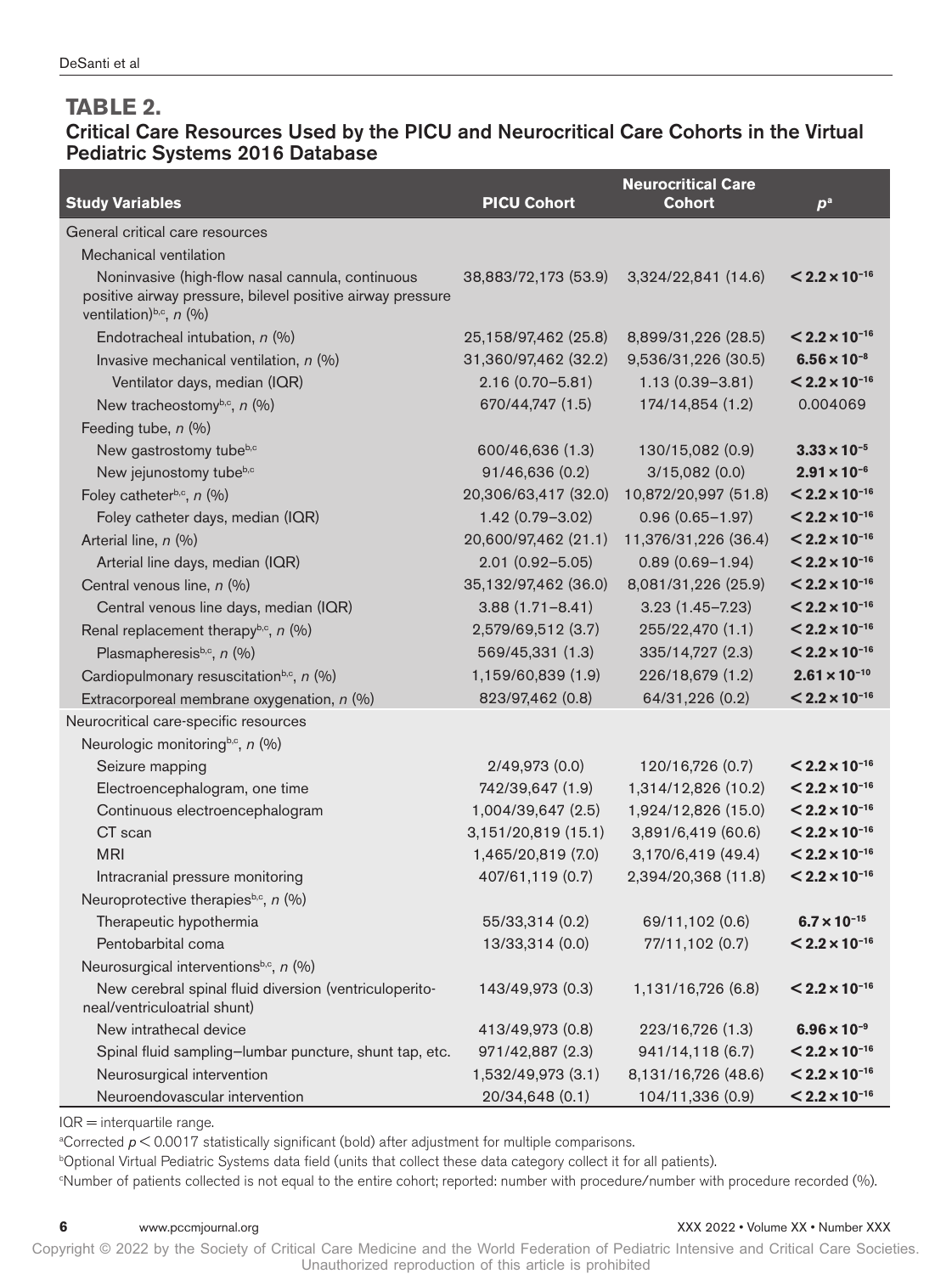#### **WHAT THIS STUDY ADDS**

- In the 2016 Virtual Pediatric Systems (VPS) PICU cohort, children with a primary neurologic diagnosis compared with those without, were older, represented more scheduled admissions, and were more frequently admitted from the operating room; they also had a shorter PICU and hospital length of stay but higher mortality.
- Among patients entered in a VPS NCC pilot module, physiologic events associated with secondary neurologic injury were common. These ranged from hyperglycemia occurring in 10.5% of patients with neurotrauma to hyperthermia occurring in 38.6% of patients without neurotrauma.
- NCC clinical practice will benefit from high granularity multicenter data.

#### **DISCUSSION**

Children with primary neurologic disease require substantially more resources than children without neurologic disease (5). Similar to others, we have identified the most common etiologies of primary neurologic disease requiring admission to the PICU (1, 2, 5). We have also found that such admissions, when compared with those without neurologic disease, are associated with both an increase in mortality and a decrease in functional status among survivors. The 2016 VPS dataset has identified more children with neurologic disease cared for in the PICU than other published reports and a lower mortality rate (2, 3), likely a reflection of differences in sampling/inclusion criteria (i.e., high number of scheduled admissions, postoperative patients, and inclusion of spinal cord anomalies, congenital brain malformations, and other less commonly classified neurologic diseases [syncope, headache, pseudotumor cerebri, autonomic disorders, and other/unclassified changes in mental status and CNS conditions]). These differences were less pronounced when examining only unscheduled patient admissions. Among a convenience sample of NCC(m) participating institutions, we identified a high frequency of pathophysiologic events associated with secondary neurologic injury.

The growth of pediatric NCC as a subspecialty is increasingly recognized as providing disease-specific benefit by focusing specialized care on high-risk patients (20). NCC services have primarily focused on providing this care to children with TBI, spinal cord injury, stroke, cardiopulmonary arrest, status epilepticus, CNS infections, and tumors (20). There is evidence that such services improve care and outcomes in pediatric TBI by optimizing timely delivery of value-added care through improvements in communication, education, and QI/PI initiatives (20–23). However, the current pediatric NCC focus has not included a significant proportion of patients who could potentially benefit from this specialized care. Neurosurgical disorders and spinal cord anomalies are two of the top four most common admission diagnoses in the VPS database, together accounting for 24.3% of NCC admissions. Future NCC research, QI/PI initiatives, and care protocols may consider focusing on these unique populations.

Likewise, given the high proportion of NCC patients managed with invasive technology for a short period of time, clinicians may consider ways to mitigate unnecessary utilization of these invasive devices. Although, given the fact that almost one-half of the study population underwent neurosurgical intervention, it is probable that many of these devices were used during the perioperative period and thus have little ability for their use to be further limited. Finally, given the high occurrence rate of potentially avoidable physiologic derangements associated with secondary neurologic injury reported in the NCC(m) patients, NCC QI/PI initiatives to reduce these insults may decrease the risk of worse neurologic outcomes and provide value-added care for patients.

There are several limitations related to use of retrospective database studies. Although utilization of the VPS data-enabled broad, population-level analyses, we sacrificed inclusion of highly granular clinical data. We chose to group patients by their primary diagnosis but it is possible that acute neurologic diagnoses were not included in the NCC cohort; however, given the low utilization of NCC resources and low number of secondary neurologic diagnoses in the general PICU cohort, we believe this was limited. Documentation bias may play a role in the accuracy of database entered data, in particular, there was a large amount of optional data not entered, and the accuracy

*Pediatric Critical Care Medicine* www.pccmjournal.org **7**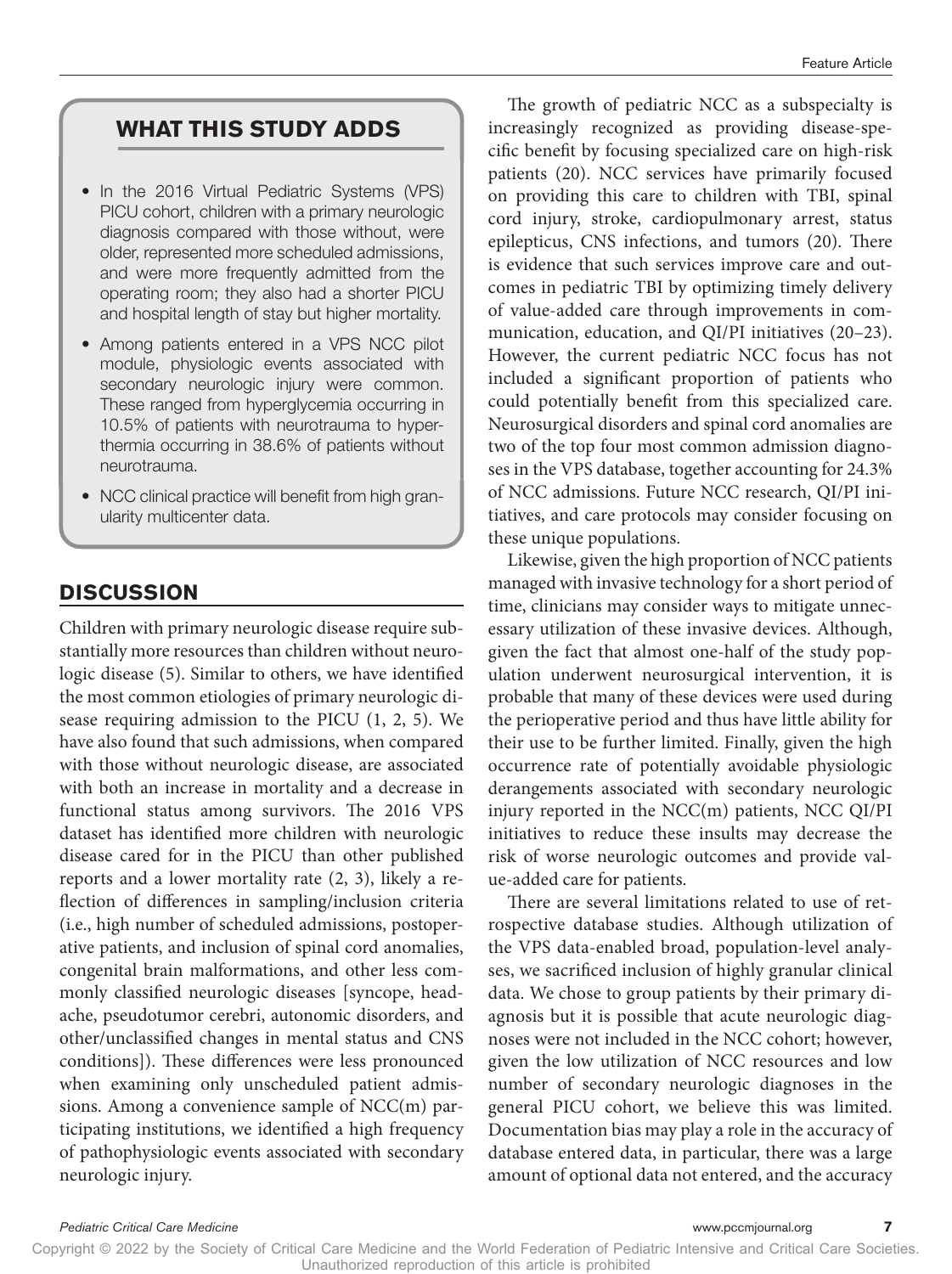### **TABLE 3.**  Characteristics of Unscheduled Patient Admissions

| <b>Study Variables</b>                      | PICU Cohort,<br>$n = 76,841$ | <b>Neurocritical Care Cohort,</b><br>$n = 20,904$ | p <sup>a</sup>          |
|---------------------------------------------|------------------------------|---------------------------------------------------|-------------------------|
| Admission characteristics                   |                              |                                                   |                         |
| Male sex, $n$ $(\%)$                        | 42,288 (55.0)                | 11,976 (57.3)                                     | $6.055 \times 10^{-9}$  |
| Age, $n$ $(\%)$                             |                              |                                                   |                         |
| $<$ 1 mo                                    | 3,200(4.2)                   | 453(2.2)                                          | $< 2.2 \times 10^{-16}$ |
| $1-24$ mo                                   | 25,028 (32.6)                | 5,770 (27.6)                                      | $< 2.2 \times 10^{-16}$ |
| $2-5$ yr                                    | 14,357 (18.7)                | 4,714 (22.6)                                      | $< 2.2 \times 10^{-16}$ |
| $6 - 11$ yr                                 | 12,927 (16.8)                | 4,418(21.1)                                       | $< 2.2 \times 10^{-16}$ |
| $12 - 18$ yr                                | 18,428 (24.0)                | 4,914 (23.5)                                      | 0.1563                  |
| $>18$ yr                                    | 2,901(3.8)                   | 635 (3.0)                                         | $4.58 \times 10^{-7}$   |
| Patient origin, n (%)                       |                              |                                                   |                         |
| Emergency department                        | 33,053 (43.0)                | 10,204 (48.8)                                     | $< 2.2 \times 10^{-16}$ |
| Floor                                       | 16,671 (21.7)                | 2,761 (13.2)                                      | $< 2.2 \times 10^{-16}$ |
| Operating room/post-anesthesia<br>care unit | 5,383(7.0)                   | 2,026 (9.7)                                       | $< 2.2 \times 10^{-16}$ |
| Outside hospital                            | 19,936 (25.9)                | 5,546 (26.5)                                      | 0.08853                 |
| Discharge characteristics                   |                              |                                                   |                         |
| PICU LOS, d, median (IQR)                   | $1.80(0.92 - 4.00)$          | $1.61(0.86 - 3.58)$                               | $< 2.2 \times 10^{-16}$ |
| Hospital LOS, d, median (IQR)               | $4.41(2.14 - 10.46)$         | $3.69(1.78 - 9.98)$                               | $< 2.2 \times 10^{-16}$ |
| Mortality, $n$ (%) <sup>c</sup>             | 2,195/76,034 (2.9)           | 1,216/20,807 (5.8)                                | $< 2.2 \times 10^{-16}$ |
| PICU disposition, n (%)                     |                              |                                                   |                         |
| Floor/another unit in hospital              | 57,800 (75.2)                | 14,492 (69.3)                                     | $< 2.2 \times 10^{-16}$ |
| Home                                        | 14,779 (19.2)                | 4,744 (22.7)                                      | $< 2.2 \times 10^{-16}$ |
| Care facility                               | 1,475 (1.9)                  | 248(1.2)                                          | $1.138 \times 10^{-12}$ |
| Critical care resource utilization          |                              |                                                   |                         |
| General PICU resources <sup>c</sup> , n (%) |                              |                                                   |                         |
| Endotracheal intubation                     | 17,268/76,841 (22.4)         | 7,692/20,904 (36.8)                               | $< 2.2 \times 10^{-16}$ |
| Invasive mechanical ventilation             | 22,524/76,841 (29.3)         | 8,129/20,904 (33.9)                               | $< 2.2 \times 10^{-16}$ |
| Arterial line                               | 10,156/76,841 (13.2)         | 4,441/20,904 (21.2)                               | $< 2.2 \times 10^{-16}$ |
| Central line                                | 23,647/76,841 (30.8)         | 6,166/20,904 (29.5)                               | 0.0003887               |
| Foley catheterb,c                           | 12,120/49,982 (24.2)         | 5,517/14,393 (38.3)                               | $< 2.2 \times 10^{-16}$ |
| Neurocritical care resourcesb,c, n (%)      |                              |                                                   |                         |
| Electroencephalogram, one time              | 691/31,349 (2.0)             | 1,276/8,632 (14.8)                                | $< 2.2 \times 10^{16}$  |
| Continuous electroencephalogram             | 904/31,349 (2.9)             | 1,787/8,632 (20.7)                                | $< 2.2 \times 10^{-16}$ |
| CT scan                                     | 2,799/16,574 (16.9)          | 3,535/4,423 (79.9)                                | $< 2.2 \times 10^{-16}$ |
| <b>MRI</b>                                  | 1,239/16,574 (7.5)           | 2,723/4,423 (61.6)                                | $< 2.2 \times 10^{-16}$ |
| Intracranial pressure monitoring            | 302/47,569 (0.6)             | 1,757/13,824 (12.7)                               | $< 2.2 \times 10^{-16}$ |

 $IQR =$  interquartile range,  $LOS =$  length of stay.

a Corrected *p* < 0.0019 statistically significant (bold) after adjustment for multiple comparisons.

b Optional Virtual Pediatric Systems data field (units that collect these data category collect it for all patients).

c Number of patients collected is not equal to the entire cohort, reported as: number with outcome/number with outcome recorded (%).

#### **8** www.pccmjournal.org **XXX** 2022 • Volume XX • Number XXX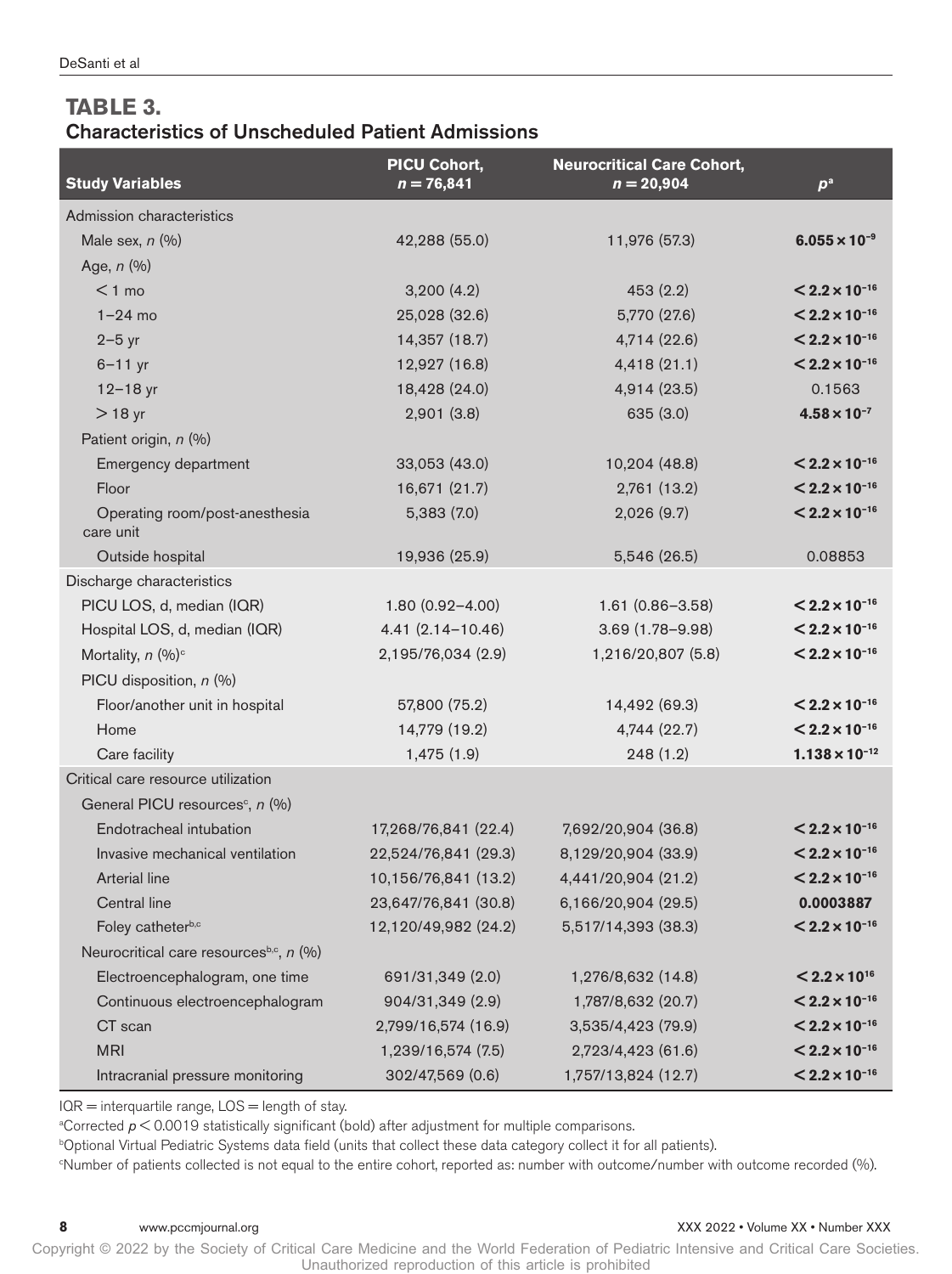#### **TABLE 4.**

#### Module Qualifying Diagnoses of 1,267 Patients Enrolled in Neurocritical Care Module

| <b>Study Variables</b>                  | <b>No. of Diagnoses</b><br>$(\frac{9}{6})$ , n = 2,228 |
|-----------------------------------------|--------------------------------------------------------|
| Seizure disorders                       | 820 (52.0)                                             |
| Traumatic brain injuries                | 330 (17.4)                                             |
| Neurosurgical disorders                 | 222 (15.7)                                             |
| Ischemic encephalopathy                 | 221(12.8)                                              |
| Other neurologic disorders              | 191 (14.4)                                             |
| Stroke/vascular diseases                | 183 (13.2)                                             |
| Neuro-oncologic diseases                | 141 (10.3)                                             |
| Infectious neurologic diseases          | 109(8.0)                                               |
| Inflammatory/neuromuscular<br>disorders | 11(0.8)                                                |

<sup>a</sup>Percent of patients with each diagnosis; mean 1.8 qualifying diagnoses per patient.

of the study data are reliant upon accurate data entry. Data were from a single year, which corresponded to the pilot of the NCC(m) but disease epidemiology may fluctuate year to year. Finally, a low proportion of patients eligible for the NCC(m) were included. This may reflect the burden posed by the more granular data entry. Prospective testing of the NCC(m) will likely identify opportunities to optimize high granularity data collection.

The NCC(m) was designed to provide comparative data for the purposes of identifying best practices and benchmarking for high-risk patients (14); it was designed to capture a large number of neurologically injured children likely to require specialized NCC services but was not comprehensive of all diagnoses. Triggering of the module by both primary and nonprimary diagnoses led to exclusion of a quarter of potentially eligible patients, as their reason for admission was deemed not related to the qualifying diagnosis. However, this approach led to a curated and highly relevant cohort that describes the care of NCC patients at participating centers. The voluntary nature of the pilot coupled with the large amount of requested data led to a low percentage of eligible patients being entered. Balancing feasibility with the collection of relevant and granular patient-level data, particularly in relation to secondary insults, was a major challenge in the modules' development. Still, this pilot dataset from

NCC patients demonstrates a potentially modifiable high frequency of secondary insults that have been associated with worse neurologic injury and outcomes (although the duration of insults was not captured). When coupled with the high volume of neurologic patients managed in the PICU and the high morbidity and mortality they experience, our findings suggest that future refinement of the VPS NCC(m) remains highly relevant.

In conclusion, children with primary neurologic disease require more critical care resources than children without neurologic disease. Consistent with other reports, in this multicenter dataset, we identified the most common etiologies of primary neurologic disease requiring PICU admission in clinical practice. Also, in this population compared with the general PICU population, there was an association with increased morbidity, and among unscheduled admissions, an increase in mortality. Further development and implementation of the VPS NCC(m) could generate high-quality multicenter data that can be used to guide future research, benchmarking and QI/PI priorities.

#### **ACKNOWLEDGMENTS**

We would like to thank Nancy Brundage, Gerardo Soto-Campos, and the Virtual Pediatric Systems staff for their support in compiling and analyzing the study data, and Margaret J. Klein (Biostatistician) from the Department of Anesthesiology and Critical Care Medicine, Children's Hospital Los Angeles for her review of our statistical methods.

- *1 Department of Pediatrics, Drexel University College of Medicine, St Christopher's Hospital for Children, Philadelphia, PA.*
- *2 Department of Pediatrics, Medical College of Wisconsin, Children's Hospital of Wisconsin, Milwaukee, WI.*
- *3 Department of Anesthesiology and Critical Care Medicine, Keck School of Medicine of the University of Southern California, Children's Hospital of Los Angeles, Los Angeles, CA.*
- *4 Department of Pediatrics, University of Wisconsin School of Medicine, American Family Children's Hospital, Madison, WI.*

*Supplemental digital content is available for this article. Direct URL citations appear in the printed text and are provided in the HTML and PDF versions of this article on the journal's website [\(http://journals.lww.com/pccmjournal](http://journals.lww.com/pccmjournal)).*

*Drs. DeSanti, Balakrishnan, and Ferrazzano contributed to the conception of the study, data acquisition, analysis and*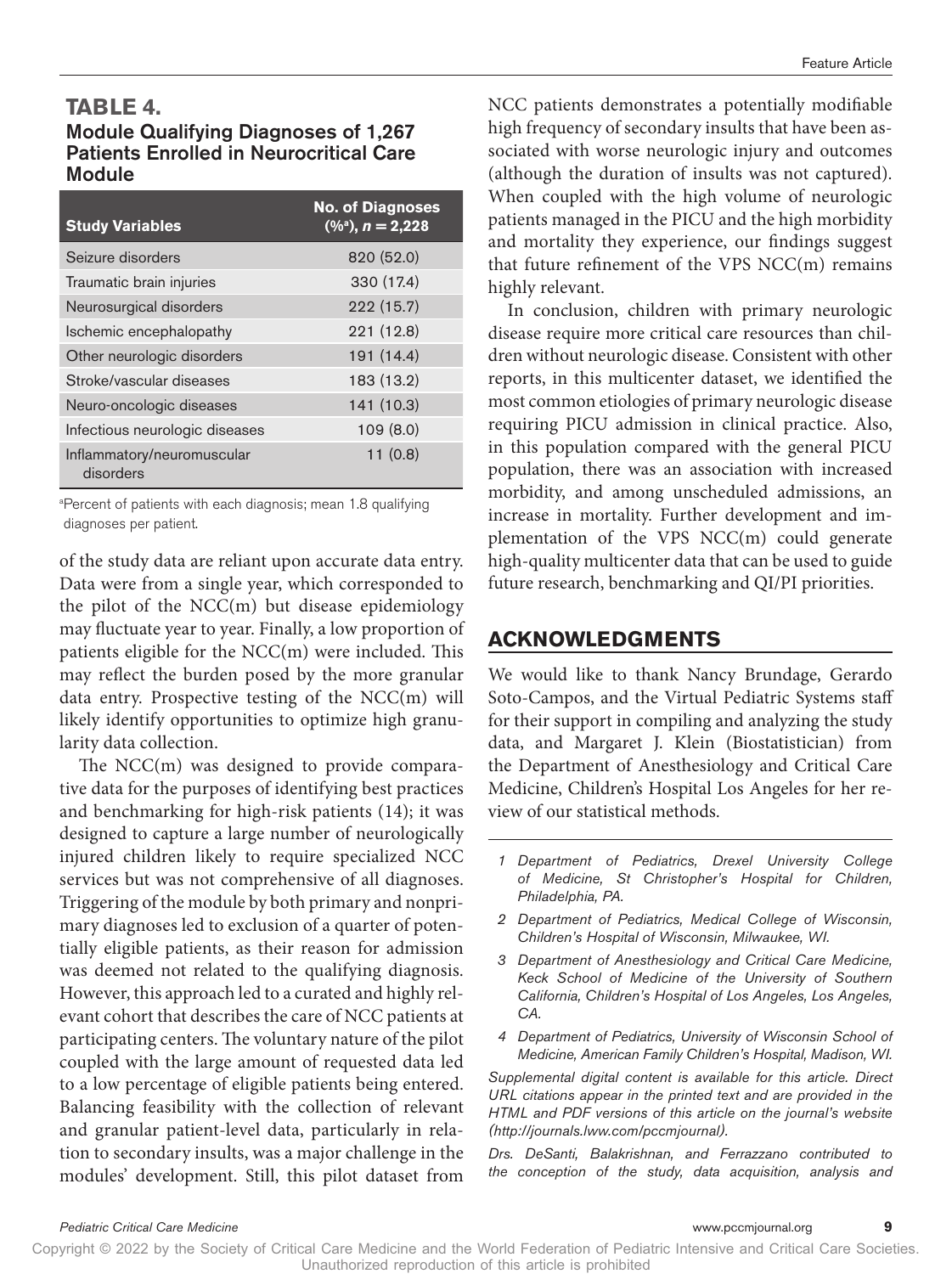#### **TABLE 5.**

#### Frequency of Events Associated With Secondary Neurologic Injury in Neurocritical Care Module Patients<sup>a</sup>

| <b>Study Variables</b>                               | <b>All Neurocritical Care Module,</b><br>$n = 1,261, n$ (%) | Neurotrauma,<br>$n = 204, n (%)$ | Nontrauma,<br>$n = 1,057, n$ (%) |
|------------------------------------------------------|-------------------------------------------------------------|----------------------------------|----------------------------------|
| Hypoxia (oxygen saturation < 90%)                    | 302/1,258 (24.0)                                            | 35/203 (17.2)                    | 267/1,055 (25.3)                 |
| Seizures                                             |                                                             |                                  |                                  |
| Clinical seizure                                     | 225/1,261 (17.8)                                            | 18/204 (8.8)                     | 207/1,057 (19.6)                 |
| Electrographic seizure                               | 103/1,261 (8.2)                                             | 15/204(7.4)                      | 88/1,057 (8.3)                   |
| Temperature dysregulation                            | 591/1,256 (47.1)                                            | 79/204 (38.7)                    | 512/1,052 (48.7)                 |
| Hypothermia (temperature < 36°C)                     | 240/1,247 (19.2)                                            | 42/201 (20.9)                    | 198/1,046 (18.9)                 |
| Severe hypothermia (temperature<br>$<$ 32°C)         | 19/1,247 (1.5)                                              | 1/201(0.5)                       | 18/1,046 (1.7)                   |
| Hyperthermia (temperature > 38°C)                    | 461/1,254 (36.8)                                            | 56/204 (27.5)                    | 405/1,050 (38.6)                 |
| Severe hyperthermia (temperature<br>$>40^{\circ}$ C) | 32/1,254(2.6)                                               | 4/204(2.0)                       | 28/1,050 (2.7)                   |
| Dysnatremiab                                         | 49/162 (30.2)                                               | 49/162 (30.2)                    | $0/0$ $(0)$                      |
| Hyponatremia (sodium < 135<br>mmol/L)                | 14/91 (15.4)                                                | 14/91 (15.4)                     | $0/0$ $(0)$                      |
| Severe hyponatremia (sodium <<br>125 mmol/L)         | 0/91(0)                                                     | 0/91(0)                          | $0/0$ $(0)$                      |
| Hypernatremia (sodium > 145<br>mmol/L)               | 42/161 (26.1)                                               | 42/161 (26.1)                    | $0/0$ $(0)$                      |
| Severe hypernatremia (sodium ><br>160 mmol/L)        | 9/161(5.6)                                                  | 9/161(5.6)                       | $0/0$ $(0)$                      |
| Glucose dysregulation <sup>b</sup>                   | 24/154 (15.6)                                               | 24/154 (15.6)                    | $0/0$ $(0)$                      |
| Hypoglycemia (glucose < 70 mg/dL)                    | 12/80 (15.0)                                                | 12/80 (15.0)                     | $0/0$ $(0)$                      |
| Hyperglycemia (glucose > 200 mg/<br>dL)              | 16/153 (10.5)                                               | 16/153 (10.5)                    | $0/0$ $(0)$                      |
| ICP monitored (yes/total)                            | 40/1,261 (3.2)                                              | 14/204 (6.9)                     | 26/1,057 (2.5)                   |
| Intracranial hypertension                            |                                                             |                                  |                                  |
| $ICP > 20$ mm Hg                                     | 27/39 (69.2)                                                | 12/14(85.7)                      | 15/25 (60.0)                     |
| Cerebral perfusion pressure <<br>40 <sub>mm</sub> Hg | 13/25 (52.0)                                                | 7/13(53.8)                       | 6/12(50.0)                       |

ICP = intracranial pressure.

a Data collected up to PICU day 14 (data collected on median PICU day 1 [interquartile range day 0–3]) and are reported categorically for each patient with complete data for that category.

b Data collected only for traumatic brain injury patients; if only one value was collected, it was reported either as a high or low value dependent on the data entrant.

*interpretation, work drafting and gave final approval of the version to be published. Dr. Pineda contributed to the study conception, data analysis and interpretation, and gave final approval of the version to be published. Dr. Rice contributed to the data analysis and interpretation and gave final approval of the version to be published. Dr. DeSanti is the guarantor of the article, had full access to all study data, and takes responsibility for the integrity of the data and accuracy of analysis, from inception to published article.*

*Dr. Rice received funding from Virtual Pediatric Systems, LLC, as an employee. Dr. Pineda received funding through the St. Louis Children's Hospital Foundation (PR-2016-190) related to this work. Dr. Ferrazzano receives funding from the National Institute of Neurological Disorders and Stroke of the National Institutes of Health (Award Number R01NS092870) unrelated to this work. The remaining authors have declared no sources of funding related to this work.*